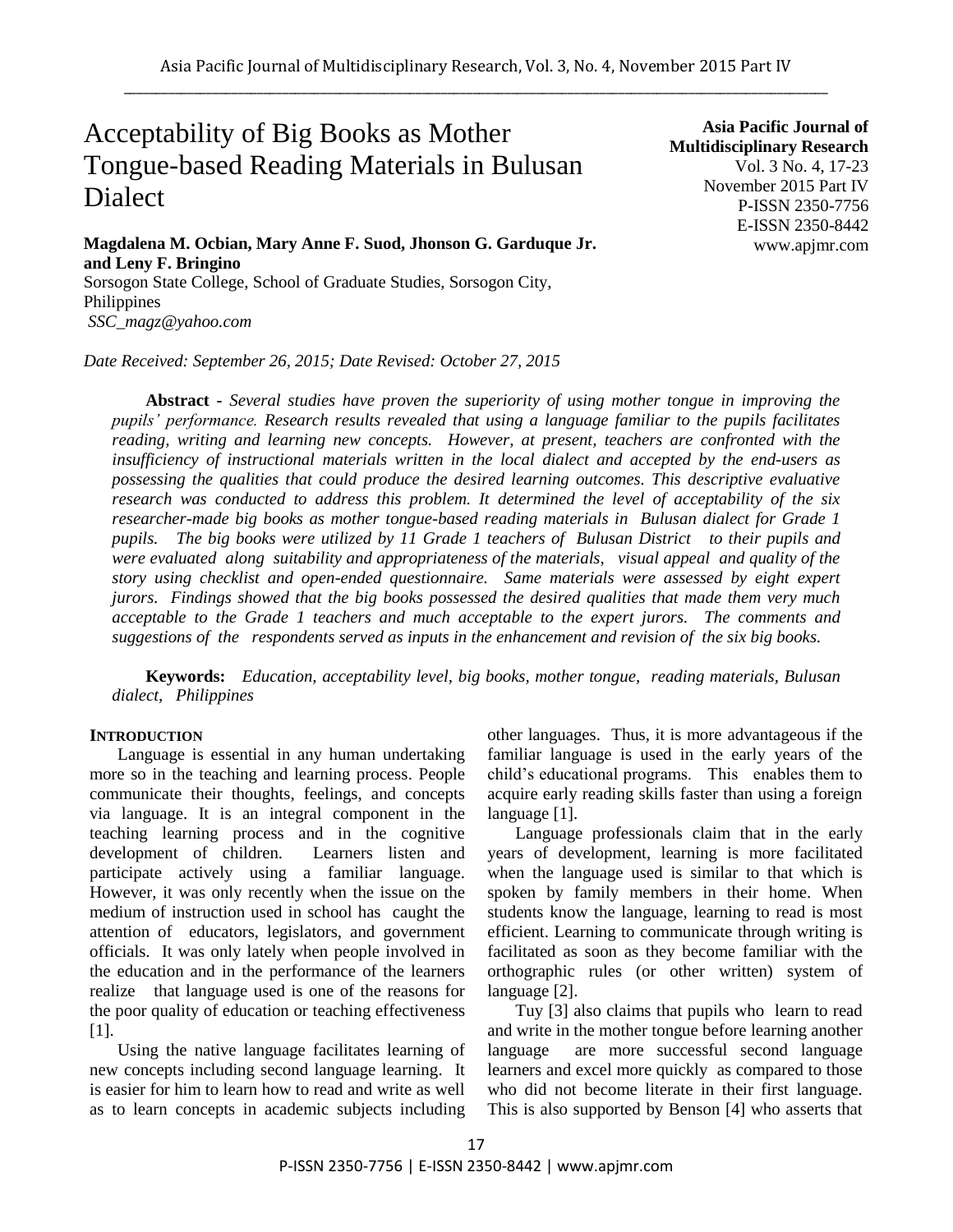when students know the language, learning to read is most efficient. She also revealed the results of her study that there is positive correlation between the use of the native language in school and female participation and achievement in learning; that the used of vernacular in teaching has a strong pedagogical and social implication.

Furthermore, those children who were taught effectively using their mother tongue perform better in school; thus become literate to that language. On the other hand, children who used a second language find difficulty in their formative years of schooling. Learners who are exposed to two or more language during their primary years in school tend to be more proficient in the use of those languages [5].

Several other studies have proven the superiority in the use of the learners' mother tongue which paved the way for the country's initiative to change the elementary curriculum through DepEd Order No. 74 s. 2009 known as *Institutionalizing Mother Tongue-Based Multilingual Education (MLE).* [6] However, this move is confronted with some challenges. One of which is the negative attitude of Grades 1 to 3 teachers due to the unavailability of reading materials written in the learners' home language or first language of the immediate community.

Hence, because of this insufficiency of materials written in the native language, a collaborative research was conducted in 2013 by Ocbian [7], a professor of Sorsogon State College the School of Graduate Studies with her students (who are Grade 1 teachers of DepEd). They developed three big books written in Bulusan (Sorsogon) dialect as reading materials in teaching reading to Grade 1 pupils. These materials were also utilized by other teachers in their district and have noted that their pupils were interested in the lessons using the mother tongue-based reading materials. This has inspired the researchers to develop addition three books. However, after developing the said materials, there is a need to determine their acceptability to the end-users and to find ways to improve their quality.

DepEd Order No. 90 series of 2011 [8] enumerates the types of learning materials that can be developed and these include story books in big and small book formats; Strickland and Morrow also discuss that a big book can be one of the learning materials to develop using pupils' native language. Because of their size, big books attract children to read due of the bigger prints and illustrations [9] and enhances their interest in reading [10]. Makofsky also believes in the relevance of using books in the classroom and posits that big books are an excellent learning tool because they can feature type that is easy for beginning readers to follow and illustrations that are large or detailed [11].

Meanwhile along instructional material, Espinosa stressed that IM is an important tool in the process of learning. It does not only enhance knowledge, thinking and problem solving skills of learners but also enables them to achieve the learning objectives effectively and interestingly. Thus, wise and creative thinking of the teacher is advised to provide exciting ways to present visual that enhances learning [12].

In writing big books for children, illustrations play a very important role. The bright and colorful drawings attract children to read the printed materials and listen while the story is being read to them [13]. Thus, in making illustrations, it bright and happy colors that are appealing to children should be used [14]. To make illustrations simple, only very important scenes should be included since children have very limited attention span [15]. Hence, Mengel [16] asserts that certain considerations must be followed in designing IMS in order that they will become acceptable to the users and can be a potent means of achieving the desired learning outcomes.

Several studies on the acceptability of various Instructional materials were also reviewed. The study of Larawan on *Acceptability of Teacher-Made Modules in Production Management* was evaluated as very satisfactory by the expert jurors and student-users along certain indicators like physical aspects, objectives, learning activities and evaluation procedures. [17] Also, de Leon and Estrabo's study looked into the effectiveness and acceptability of HERO instructional flipchart with teachers handbook in science and health education for elementary and high school [18].

Similarly, Davidove and Reiser did a comparative study on the acceptability and effectiveness of teacher-revised and designer-revised instructional material. Results revealed that the former was as effective as latter and more effective than original version; however it was not more acceptable to teachers. It also showed that the designer revised material had higher level of effectiveness than the original version, yet the original materials were more acceptable to teachers [19].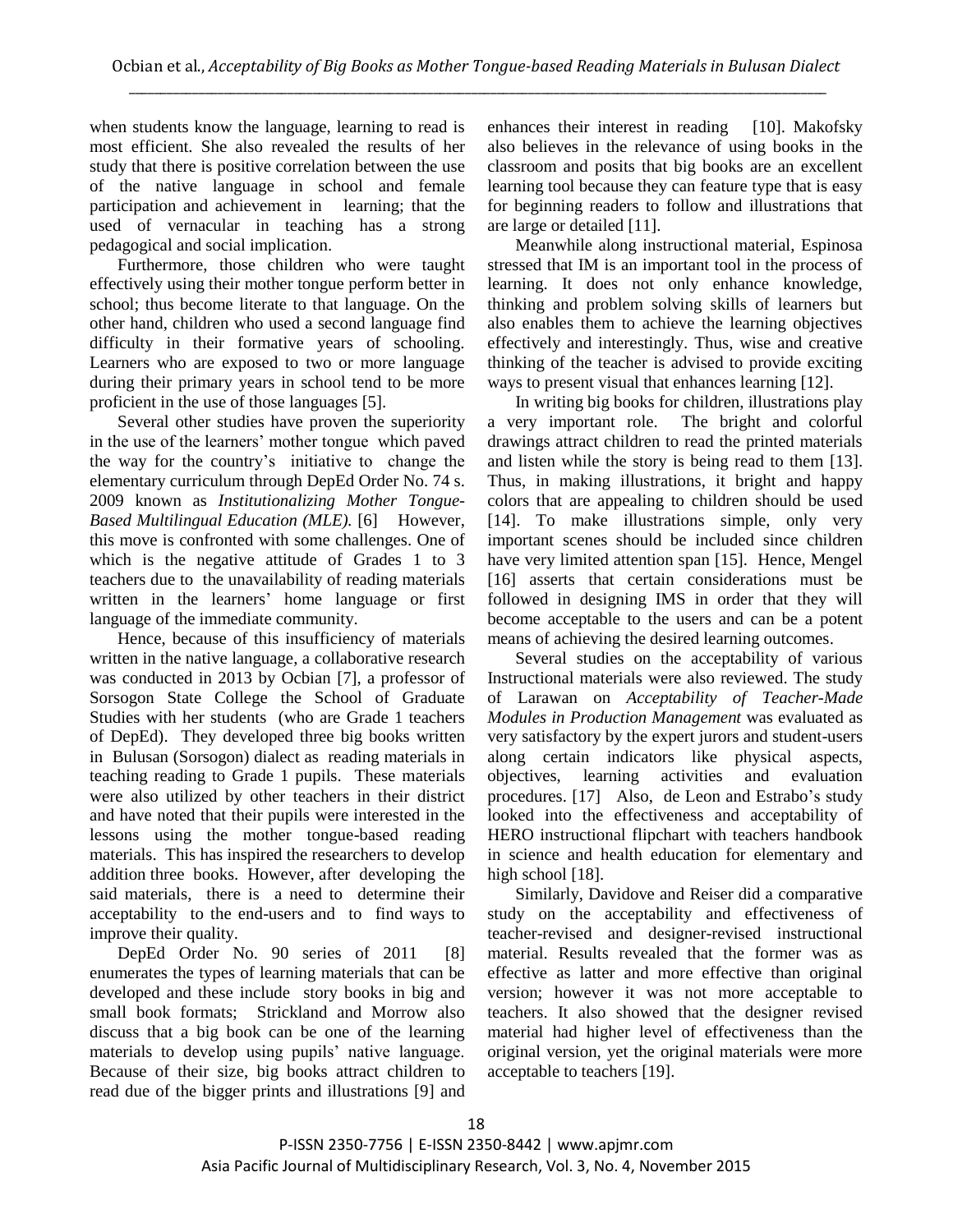This present study is quite similar with this one since it also determined the acceptability level of IMs to teachers and expert jurors and it came up with revised edition of the material. All these literatures and studies have given the researchers direction in the conduct of this present research undertaking.

## **OBJECTIVES OF THE STUDY**

This study determined the level of acceptability of the six teacher-made big books as mother tonguebased reading materials in Bulusan dialect for Grade 1 pupils as rated by Grade 1 teachers and expert jurors. Specifically, it aimed to determine the level of acceptability of the said IMs in terms of suitability or appropriateness of the materials to the pupils, physical aspect or visual appeal and quality of the story; and to solicit comments and suggestions from the respondents to serve as inputs for the improvement and revision of the big books

## **METHODS**

The descriptive-evaluative method was used in this study since it assessed and described the acceptability level of the reading materials. The questionnaire was the main instrument used to determine the level of acceptability along: a) suitability/appropriateness of the materials to the pupils, b) physical aspect or visual appeal, and c) quality of the story.

Eleven Grade 1 teachers of Bulusan District and eight expert jurors were the respondent-evaluators who were selected purposively. The eight expert jurors are: the chairman of the Quality Assurance, Monitoring, Evaluation and Accreditation (QAMEA) team of Sorsogon City District, two elementary school principals, one master teacher, and an English teacher of Sorsogon City District. Another three experts are professors of SSC – two of whom are pursuing their doctoral degrees in Literature and in Language, and one is an expert in drawings or illustrations.

The respondents provided both the quantitative and qualitative ratings. These served as valuable inputs in the enhancement of the quality and acceptability level of the big books in the revision process. The qualitative inputs are the comments and suggestions given by the respondents in response to the open-ended questions found after giving their qualitative rating per variable of acceptability. On the other hand, the quantitative rating along the level of acceptability was described using the five-point

Likert scale: Very much acceptable (with superior quality); Much acceptable (with above average standard quality); Acceptable (with average standard and acceptability); Less Acceptable (with fair standard and minimum acceptability); and Not acceptable (with poor standard and unacceptable quality).

The first set of data gathering was done from January to March 2014 with the utilization of the six books by the Grade 1 teachers to their pupils as reading materials. After every use, the teacher respondents evaluated the big books and passed them on to the next until all the 11 teachers have finished using the six books. Since there is only one set of materials, the evaluation by the expert jurors was conducted last April to May, 2014 after all the Grade 1 teachers are done with their utilization and evaluation. Frequency count and mean were used to analyze the qualitative data.

## **RESULTS AND DISCUSSION**

| Table 1. Level of acceptability of big books along |
|----------------------------------------------------|
| suitability or appropriateness                     |

| <b>Big books</b>           |      | <b>Teachers</b> | <b>Expert Jurors</b> |    |
|----------------------------|------|-----------------|----------------------|----|
|                            | WМ   | VI              | WM                   | VI |
| Si Mam Mara                | 4.86 | VMA             | 4.35                 | MA |
| An Bakasyon sa Baryo       | 4.78 | VMA             | 4.25                 | МA |
| <b>Berde</b>               |      |                 |                      |    |
| Benyang<br>Si<br>nan<br>an | 4.71 | <b>VMA</b>      | 4.12                 | MA |
| Basura                     |      |                 |                      |    |
| Si Kikay-Kiyaw             | 4.78 | <b>VMA</b>      | 4.17                 | MA |
| Si Pot-Pukot nan si        | 4.67 | <b>VMA</b>      | 3.82                 | МA |
| Piwe Pusiw                 |      |                 |                      |    |
| An Palaka na si Kokak-     | 4.53 | VMA             | 4.05                 | МA |
| Pokak                      |      |                 |                      |    |
| <b>Mean Rating</b>         | 4.72 | ÆА              | 4.12                 | MА |

*WM-Weighted Mean; VI-Verbal Interpretation; VMA – Very Much Acceptable; MA – Much Acceptable;* 

The acceptability level of the six big books was determined using indicators along suitability or appropriateness, physical aspect or visual appeal, and quality of the story. Suitability or appropriateness was rated along appeal to pupils' interest, suitability to pupils' level of mental ability, appropriateness of length to sustain pupils' interest and attention, vocabulary and sentence structure to pupils' level of linguistic and communicative competence, and appropriateness of the central idea or theme to the pupils' level of experience and understanding.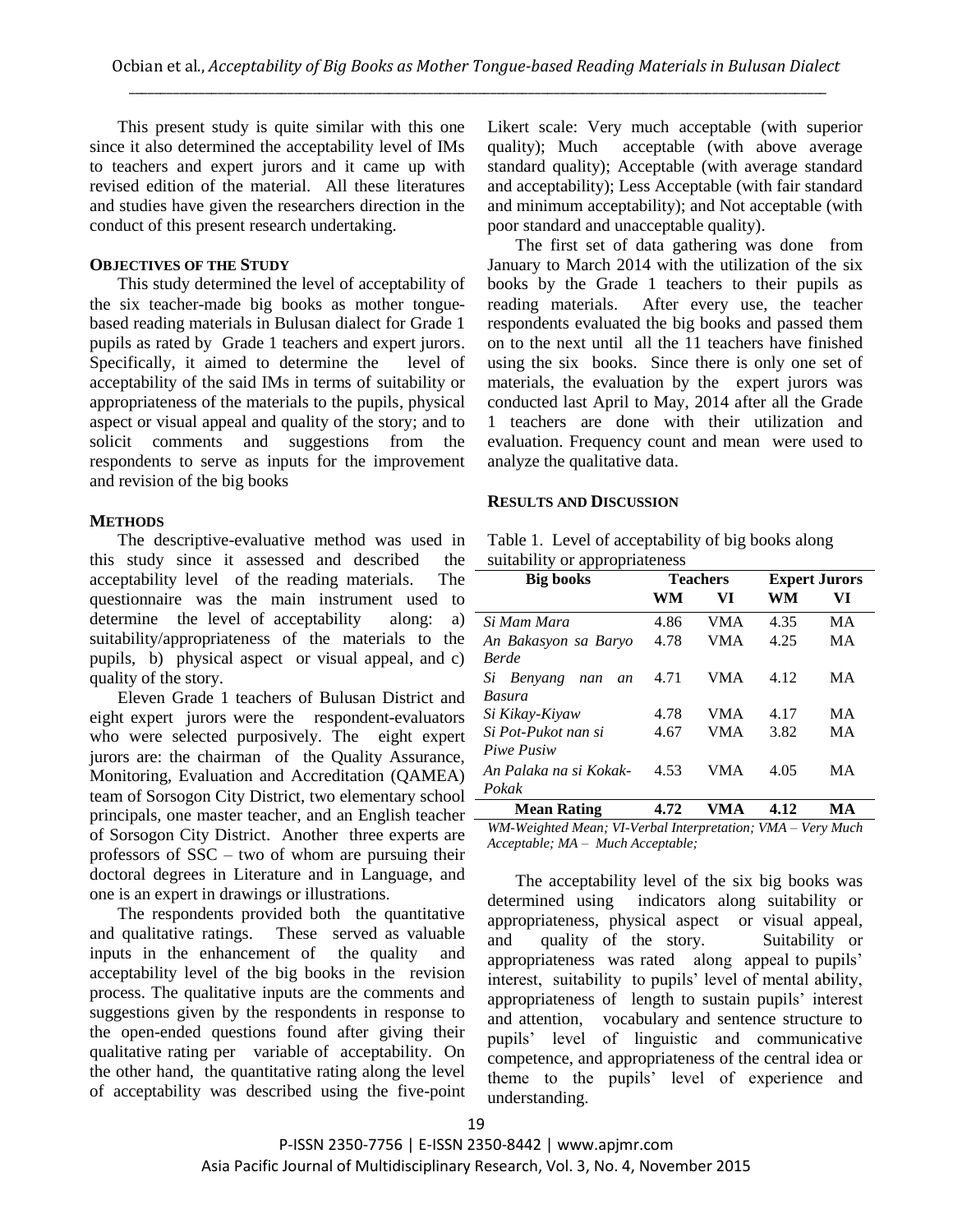Presented in table 1 are the ratings on the six big books by the two groups of respondents along suitability or appropriateness. It shows that the mean rating of teachers is 4.72 described as very much acceptable, and 4.12 by the expert jurors interpreted as much acceptable.

This implies that as reading materials, the teachers find the big books written in Bulusan dialect as very much appropriate to the level of the pupils' interest, experience and understanding, and mental ability. Teachers' ratings of the IMs ranged from 4.53 to 4.86 wherein the books entitled, *Si Mam Mara, An Bakasyon sa Baryo Berde,* and *Si Kikay Kiyaw* got the first and second highest ratings, respectively.

The high ratings may be attributed to the fact that most of the authors of the said materials are themselves Grade 1 teachers. Besides, the stories are easier understood since they are written in the mother tongue. Benson [4 ] claimed that the use of a familiar language is an important factor that contributes to the pupils' level of understanding. She further stated that using first language encourages active participation and natural interaction between the learners and the teacher which is necessary for a learner's cognitive and linguistic development.

Having taught Grade 1 pupils for a number of years, the 11 teacher respondents are knowledgeable enough on the type of reading materials that are appropriate and appealing to their pupils. On the other hand, a mean rating of 4.12 by the expert jurors denotes that these materials are highly acceptable. The ratings ranged from 3.82 to 4.35 wherein the books, *Si Mam Mara* and *An Bakasyon sa Baryo Berde* still *got* the two highest ratings of 4.35 and 4.25, respectively. Although the ratings given by the expert jurors were a little bit lower than those of the Grade 1 teachers, yet this is still considered very high. This implies that the vocabulary and sentence structures are appropriate to the pupils' level of linguistic and communicative competence and the themes of the stories are appropriate to the pupils' level of experience and understanding.

A study on Personality Development and Public Relations of Lanuza [22] was considered as much effective by teachers and students since the subject matters are appealing. It was further stressed that IMs whose topics are of interest to the learners greatly contribute to their performance and make learning easier and permanent.

Table 2. Level of acceptability of big books along visual appeal

|                                               |      | <b>Teachers</b> | <b>Expert Jurors</b> |    |
|-----------------------------------------------|------|-----------------|----------------------|----|
| <b>Big books</b>                              | WM   | VI              | WM                   | VI |
| Si Mam Mara                                   | 4.89 | <b>VMA</b>      | 4.28                 | МA |
| Bakasyon<br>Baryo<br>An<br>sa<br><b>Berde</b> | 4.90 | VMA             | 4.14                 | МA |
| Si Benyang nan an Basura                      | 4.86 | <b>VMA</b>      | 4.27                 | MА |
| Si Kikay-Kiyaw                                | 4.83 | VMA             | 4.02                 | МA |
| Si Pot-Pukot nan si Piwe<br>Pusiw             | 4.84 | VMA             | 4.25                 | МA |
| An Palaka na si Kokak-<br>Pokak               | 4.83 | VMA             | 4.25                 | MА |
| <b>Mean Rating</b>                            | 4.86 | VMA             | 4.23                 | MА |

This variable was rated in terms of the illustrations in the cover and in the inside pages. Shown in Table 2 is the summary of ratings. Teacher respondents gave the big books a very remarkable mean rating of 4.86 interpreted as very much acceptable. Five big books were given a perfect rating of 5.0 on some indicators by respondents. Likewise, appeal to pupils' interest got the highest mean rating of 4.97 among the indicators.

This data means that the illustrator is skillful enough to interpret and draw pictures which appeal and capture the pupils' interest to read the story. Although he barely had a couple of weeks to write the text and draw the illustrations of the six big books, yet he was able to perform his task well.

On the other hand, the expert jurors' rating along physical aspect is lower than that of the teachers' rating. It is reflected in the same table that the big books are much acceptable along the indicators as shown by their mean rating of 4.23 which implies that the illustrations are simple, clear, and easy to understand. Three indicators got the same rating of 4.27 on: the concepts presented, appeal to pupils' interest, and aid in pupils' understanding of the story.

The lowest rating on visual appeal was on balance and harmony (4.02) since drawings are not spread on the entire illustration pages as per comment of some respondents. Wright [15] asserts that drawings in big books are necessary since they attract the child's attention, even if he is not yet ready to read the words. He said that bright colors, appealing characters and expressions serve as motivators for the young and the adult to discuss the meaning of the story.

**Acceptability level along quality of the story** is presented in Table 3. Similarly, the teachers gave the big books a very high mean rating of 4.87 which was interpreted as very much acceptable in terms of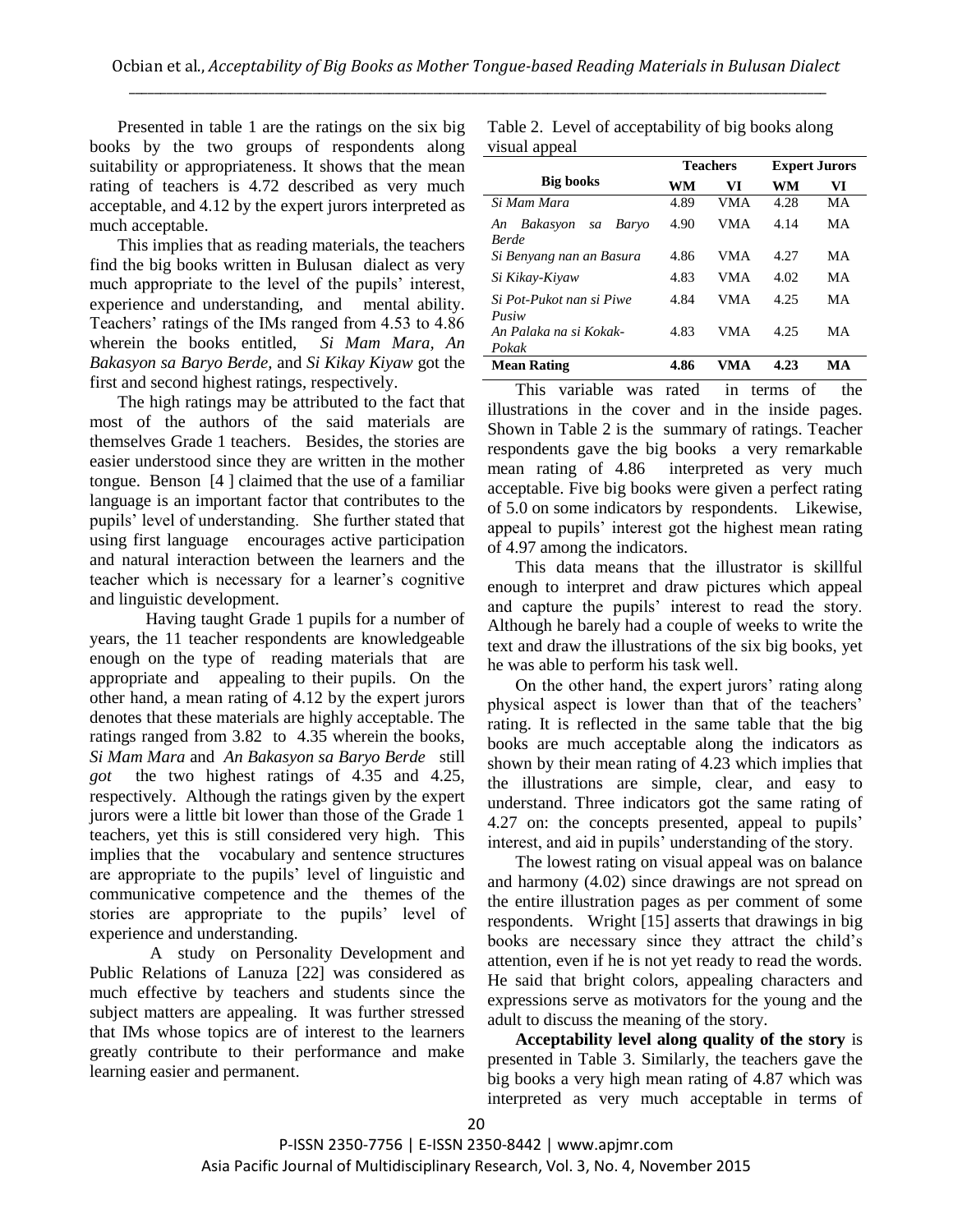quality of the story while the jurors gave 4.27 mean rating or much acceptable. The books got very high ratings of 4.97 each on two indicators: *it inculcates values* and *Filipino culture and awareness of the environment with* the four big books getting perfect ratings of 5.0 each. Likewise, three got perfect ratings on *it relate to and reflect real-life situation.*

Table 3. Ratings on the level of acceptability of big books along quality of the story

| <b>Big books</b>               |      | <b>Teachers</b> | <b>Expert Jurors</b> |    |
|--------------------------------|------|-----------------|----------------------|----|
|                                | WM   | VI              | WM                   | VI |
| Si Mam Mara                    | 4.88 | VMA             | 4.42                 | MА |
| An Bakasyon sa Baryo Berde     | 4.90 | VMA             | 4.31                 | MА |
| Si Benyang nan an Basura       | 4.86 | VMA             | 4.27                 | MА |
| Si Kikay-Kiyaw                 | 4.80 | VMA             | 4.14                 | MА |
| Si Pot-Pukot nan si Piwe Pusiw | 4.86 | VMA             | 4.25                 | MА |
| An Pakla na si Kokak-Pokak     | 4.90 | VMA             | 4.27                 | МA |
| <b>Mean Rating</b>             | 4.87 | VMA             | 4.27                 | MА |

This very high level of acceptability may be attributed to the Filipino values and culture which were reflected in the stories. Values like respect for elders manifested by kissing the hands are reflected in the stories of *An Bakasyon sa Baryo Berde, May Kuwarta sa Basura. C*oncern for the welfare of others are shown in *Si Mam Mara* and in *Si Pot Pukot; humility is manifested in An Balos kan Kikay Kiyaw; and obedience and helpfulness in An Talapang na si Kokak Pokak.* 

The stories also manifested awareness of the environment particularly the stories of *May Kuwarta sa Basura, An Bakasyon sa Baryo Berde,* and *Si Pot Pukot nan si Piwe Pusiw,* where the authors intentionally chose awareness and love of the environment as the central theme. The authors have seen the urgency of making the children aware of the adverse effects of man's abuses to the environment.

In addition, though some of the characters in the stories are animals, yet the children could relate the experiences in the stories to their real life situations. According to the comment of one juror (Dio), "animals that are within pupils' knowledge will give them unending appeal to read the materials". She also commented that the elements of the story are present and the readers' interests have been sustained.

Thus, the big books in the mother tongue serve several purposes: an effective way to develop love for reading at an earlier age, a strategy to develop reading skills, and an avenue to inculcate values. Article 29 of the 1989 Convention on the Rights of the Child declares, "education of the child shall be directed to the development of the child's cultural identity, language and value" [3]

## **Comments and suggestions on the six big books as inputs in the revision**

The researchers conducted a series of focus group discussions to come up with the revised copy of the big books. The qualitative comments by the respondents along the three variables serve as valuable inputs.

For **suitability or appropriateness of the materials**, most respondents said that the books were appropriate to the pupils. However, a few noted that the stories were quite long for grade 1 pupils. Hence, the suggestion is to shorten long sentences and to include some dialogs to make the story shorter. To consider these suggestions, the stories were revised using shorter sentences and dialogs. Some details which are quite unnecessary were deleted.

For **visual appeal**, general comments were along maximization of illustration area. Thus, the illustrator was advised that no space of the illustration page should be left uncolored. The official size for big books which is A3 was used and all the stories were printed in a hard paper (Velum no. 120) as per suggestion of the jurors. To improve the quality of prints/letters, margining, spacing, indention and to avoid errors in capitalization, syllabication, and attain uniformity in letter size, the stories were no longer handwritten by the illustrator but were encoded and printed by the researches.

To make the drawings realistic, clear and vivid to the pupils, the illustration of the faces of the characters in the cover page should be the same with the inside pages and real colors of objects/animals should be used and pictures/ illustrations for each age should describe exactly what is happening in that page. Cover should be presented with interesting colors and design. All these suggestions were considered in making the illustrations for the revised copy.

In general, the respondents' comments along **quality of the story** were very positive. The stories have good quality; they are simple and inspiring and suited to Grade-I pupils.

The general comments and suggestions for the six big books were considered. However, there were other suggestions specific for each book. There were very few suggestions to improve the appropriateness and quality of the story of *Si Mam Mara*. One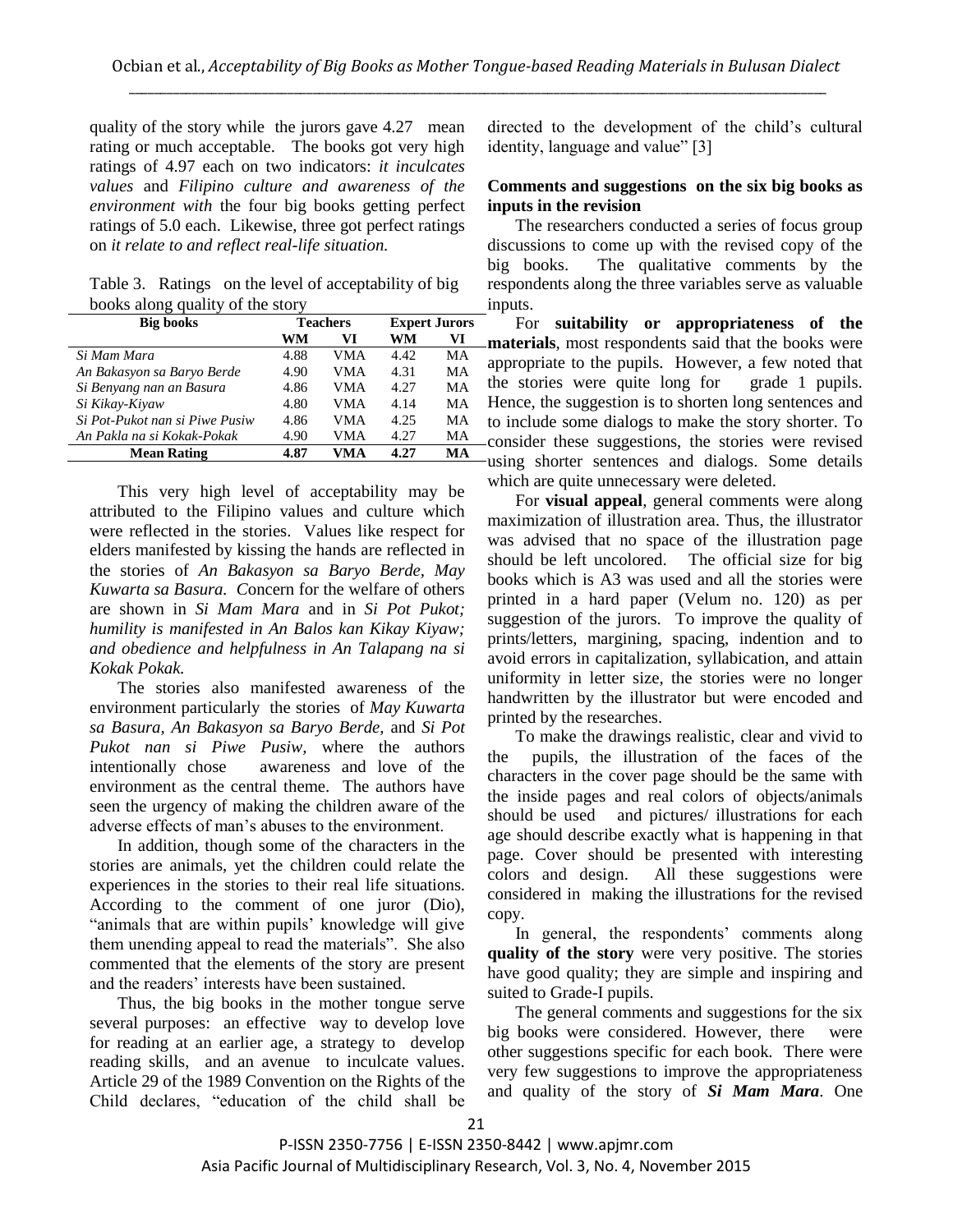comment was to integrate the letter that was written by the pupils to Mam Mara to make the ending natural. Hence, said letter was placed at the last page. Other suggestions were more on improving the visual appeal like using real colors of the object, and improving the cover design to make the book more attractive.

The plot of *An Bakasyon sa Baryo Berde (The Vacation at Barangay Berde)* was revised per suggestions of two jurors who said that the plot should revolve on activities during vacation in a barangay as the title suggests. Thus, the activities of the two boys were revised to focus on those done while spending the vacation in *Baryo Berde* such as catching fish and swimming in the river, eating fresh buko, guava and other fruits and enjoying the fresh air and natural beauty of the surroundings. Also, the two boys were illustrated as if they were of the same age when, in fact, Berto is the elder brother and Biboy is the younger one. In the revised copy, the age difference of the two boys was clearly shown.

The title of the story, *"An Balos Kan Kikay Kiyaw"* was shortened to *Si Kikay Kiyaw* to remove the use of negative term *balos.* Further, the story seemed to end abruptly, without hope for a change of attitude which is what Filipino children love to read. To improve the plot, the author added another scene to show the change in the attitude of Kikay Kiyaw or in giving back old friends who were ill-treated.

*An Palaka na si Kokak Pokak* (The Frog named Kokak Pokak) was also shortened to *Si Kokak Pokak.*  The major comment was to show an event that triggered the change in the character of Kokak Pokak who was described as a lazy and naughty frog. The original cause of change in the character was the danger posed by the snake. In the revised copy, the authors added the occurrence of a natural calamity which was the *ipo-ipo* (hurricane). Comments on the visual appeal include improvements on the expressions of the frog which do not clearly manifest the feelings conveyed in the story.

The respondents liked the story *Si Benyang nan an Basura* particularly because several values are evident, like awareness or concern for the environment. One juror also likes the part where several adults have been involved in Benyang's activities which show that everyone cares what happens. The parents' role as guardian and protector inquiring on the child's activities have been very appealing. Yet, most respondents suggested to

shorten the plot to sustain the interest and attention of the pupils. Thus, some details were removed and included only those events done which made the girl realized that indeed, garbage have other uses and that they can still be turned to cash. With this, the title was also revised to *May Kuwarta sa Basura (There is Cash in Trash).*

Similarly, the story of *Si Pot Pukot Nan Si Piwe-Pusiw (Pot, the Shrimp and Piwe. the Bird)* was quite lengthy for Grade 1 pupils. The story was revised by retaining the same ideas and using short dialogues. As to plot, the respondents claimed that the readers' interest has been sustained; that the story is commendable for it brings care for the environment, but it has to be shortened to the level of grade 1 pupils. As to illustration, the suggestion is to use real colors of some objects like the shrimps which were colored orange when it is the color of cooked shrimps.

#### **CONCLUSION AND RECOMMENDATION**

The six big books possessed the desired qualities that made them very much acceptable to the Grade1 teachers and much acceptable to the expert jurors along suitability or appropriateness of the materials, visual aspect, and quality of the story. The comments and suggestions of the respondents particularly in terms of length of the story, plot, illustrations and others serve as valuable inputs in coming up with the revised copies of the mother tongue-based reading materials for Grade 1 pupils.

It is recommended that these materials be utilized to a wider population by other Grade 1 teachers in Bulusan district and in other nearby districts whose native dialects are similar to Bulusan. To determine their effectiveness in developing reading skills and in enhancing values and awareness of the environment, these books may be used in Aralin Panlipunan subject. If found effective, they can be mass produced and be translated to other dialects in the Bicol Region or other dialects in the country. The researchers can also apply for copyright of the said materials.

## **REFERENCES**

- [1] Walter, S. L. Mother Tongue-based Education in Developing Countries: Some emerging insights. GIAL/SIL)
- [2] Benosa, S. E. (2010). Why I write in my mother tongue. starting where the children are. A collection of essays on mother tongue-based